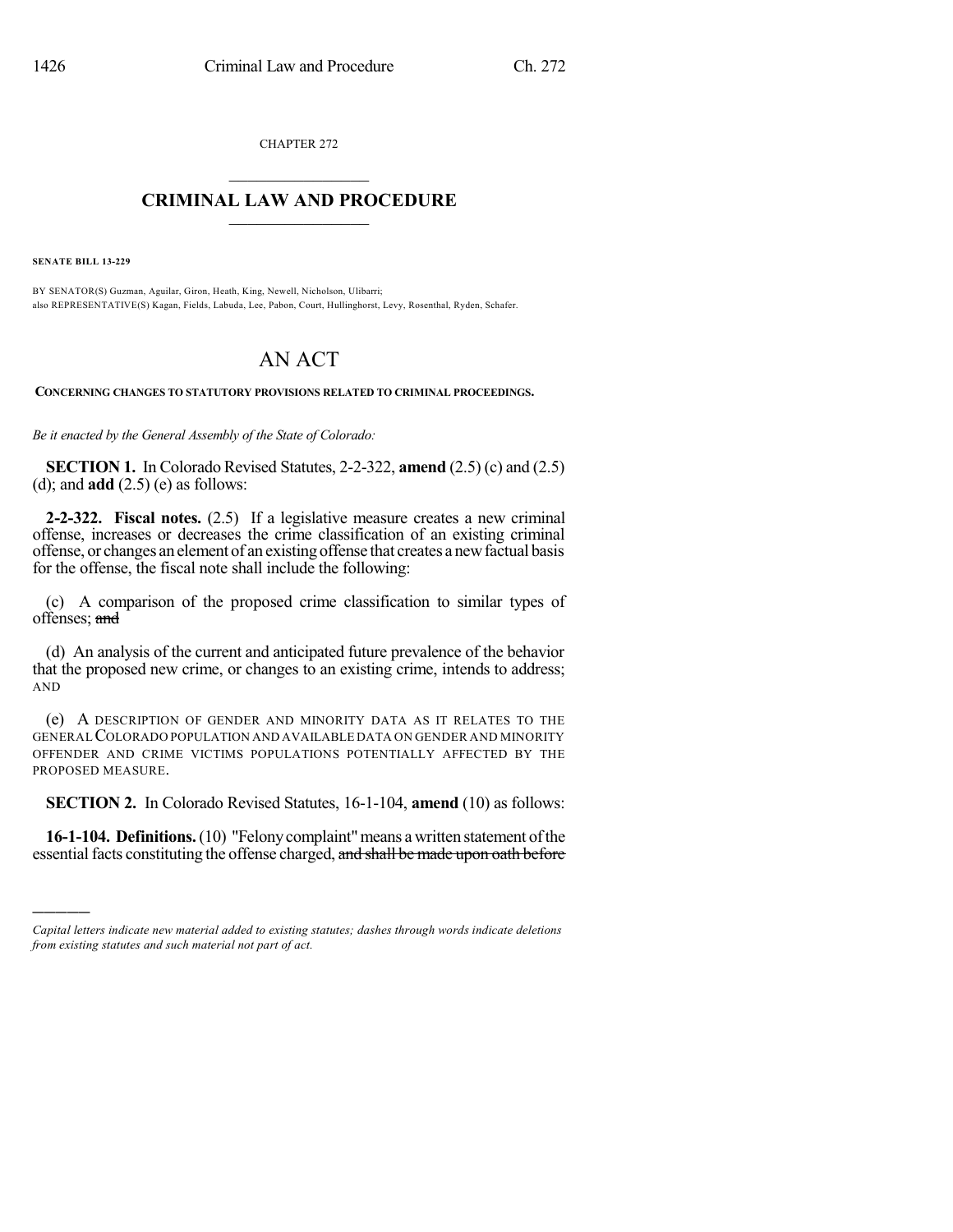any person authorized to administer oaths within the state of Colorado SIGNED BY THE PROSECUTOR, AND FILED IN THE COURT HAVING JURISDICTION OVER THE OFFENSE CHARGED.

**SECTION 3.** In Colorado Revised Statutes,  $16-5-401$ , **amend**  $(4.5)(u)$  and  $(4.5)$ (v); and **add** (4.5) (w) as follows:

**16-5-401. Limitation for commencing criminal proceedings and juvenile delinquency proceedings.** (4.5) The period within which a prosecution must be commenced shall begin to run upon discovery of the criminal act or the delinquent act for:

(u) Criminal offenses relating to industrial banks, pursuant to section  $11\n-108\n-801$  $(3)$ , C.R.S.; and

(v) Criminal offenses relating to savings and loan associations, pursuant to section 11-41-127, C.R.S.; AND

(w) CRIMINAL OFFENSES RELATING TO SECURITIES FRAUD, PURSUANT TO PART 5 OF ARTICLE 51 OF TITLE 11, C.R.S.

**SECTION 4.** In Colorado Revised Statutes, 16-11-102, **amend** (1) (a) and (1) (b) as follows:

**16-11-102. Presentence or probation investigation.** (1) (a) Following the return of a verdict of guilty of a felony, other than a class 1 felony, or following a finding of guilt on such charge where the issues were tried to the court, or on a plea of guilty or nolo contendere to such a charge, or upon order of the court in any misdemeanor conviction, the probation officer shall make an investigation and written report to the court before the imposition of sentence. Each presentence report shall include a substance abuse assessment or evaluation made pursuant to article 11.5 of this title and, unless waived by the court, shall include, but not be limited to, information as to the defendant's family background, educational history, employment record, and past criminal record, including the defendant's past juvenile delinquency record, if any, if the defendant has been convicted of unlawful sexual behavior as defined in section 16-22-102 (9), an evaluation of the alternative dispositions available for the defendant; the information required by the court pursuant to article 18.5 of this title; a victim impact statement; and such other information as the court may require. A victim impact statement shall be prepared by the district attorney's office on and after September 1, 1985. The department of human services shall provide the district attorney's office with the information necessary for the preparation of a victim impact statement. In addition, the court, in cases that it deems appropriate, may require the presentence report to include the findings and results of a professionally conducted psychiatric examination of the defendant. No less than seventy-two hours prior to the sentencing hearing, copies of the presentence report, including any recommendations asto probation, shall be furnished to the prosecuting attorney and defense counsel or to the defendant if he or she is unrepresented. UPON REQUEST OF EITHER THE DEFENSE OR THE DISTRICT ATTORNEY, THE PROBATION DEPARTMENT SHALL PROVIDE THE PRESENTENCE REPORT AT LEAST SEVEN DAYS PRIOR TO THE SENTENCING HEARING. IF THE PROBATION DEPARTMENT INFORMS THE COURT IT CANNOT PROVIDE THE REPORT AT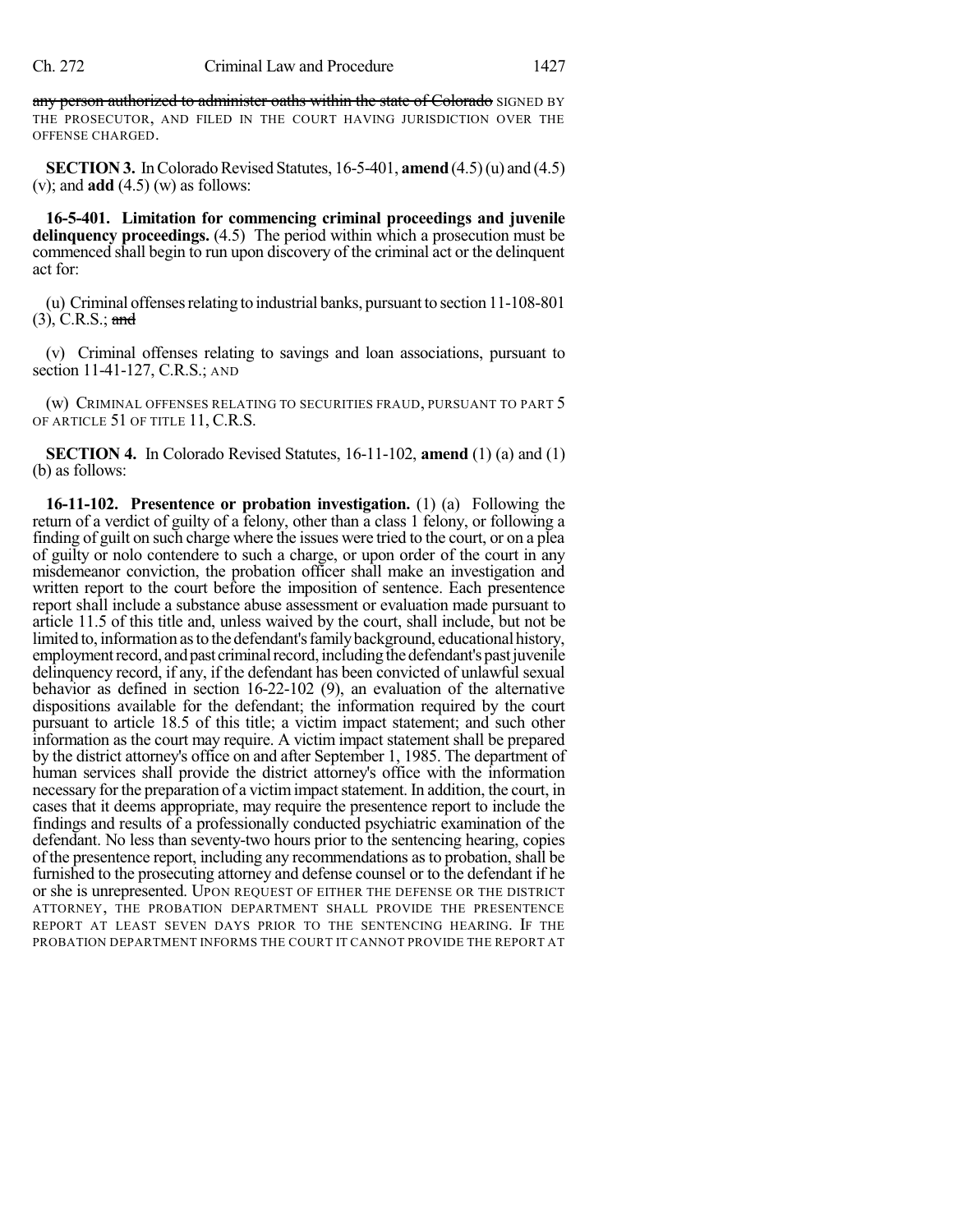1428 Criminal Law and Procedure Ch. 272

LEAST SEVEN DAYS PRIOR TO THE SENTENCING HEARING, THE COURT SHALL GRANT THE PROBATION DEPARTMENT ADDITIONAL TIME TO COMPLETE THE REPORT AND SHALL RESET THE SENTENCING HEARING SO THAT THE HEARING IS HELD AT LEAST SEVEN DAYS AFTER THE PROBATION DEPARTMENT PROVIDES THE REPORT. A copy of the presentence report shall be transmitted to the department of corrections together with the mittimus.

(b) (I) Each presentence report prepared regarding a sex offender, as defined in section 16-11.7-102 (2), with respect to any offense committed on or after January 1, 1996, shall contain the results of an evaluation and identification conducted pursuant to article 11.7 of this title; except that:

(A) If the offense is a misdemeanor pursuant to the provisions of section 18-3-412.6, C.R.S., an evaluation and identification conducted pursuant to article 11.7 of this title shall not be ordered by the court; and except that,

(B) If the offense is a misdemeanor pursuant to title 42, C.R.S., or the history of sex-offending behavior was a misdemeanor sex offense committed when the defendant was a juvenile, an evaluation and identification conducted pursuant to article 11.7 of this title is not required but may be ordered by the court; AND

(C) IF THE COURT ACCEPTS A STIPULATION THAT THE DEFENDANT WILL NOT BE SENTENCED TO PROBATION OR IF THE DEFENDANT IS ALREADY SERVING A SENTENCE IN THE DEPARTMENT OF CORRECTIONS, AN EVALUATION AND IDENTIFICATION CONDUCTED PURSUANT TO ARTICLE 11.7 OF THIS TITLE IS NOT REQUIRED BUT MAY BE ORDERED BY THE COURT.

(II) In addition, the presentence report shall include, when appropriate as provided in section 18-3-414.5, C.R.S., the results of the risk assessment screening instrument developed pursuant to section 16-11.7-103 (4) (d). Notwithstanding the provisions of subsection (4) of this section, a presentence report shall be prepared for each person convicted as a sex offender, and the court may not dispense with the presentence evaluation, risk assessment, and report unless an evaluation and risk assessment has been completed within the last two years and there has been no material change that would affect the evaluation and risk assessment in the past two years.

**SECTION 5.** In Colorado Revised Statutes, 16-22-113, **amend** (1) (e) as follows:

**16-22-113. Petition for removal from registry.** (1) Except as otherwise provided in subsection (3) of this section, any person required to register pursuant to section 16-22-103 or whose information is required to be posted on the internet pursuant to section 16-22-111 may file a petition with the court that issued the order of judgment for the conviction that requires the person to register for an order to discontinue the requirement for such registration or internet posting, or both, as follows:

(e) EXCEPT AS OTHERWISE PROVIDED IN SUBPARAGRAPH (II) OF PARAGRAPH (b) OF SUBSECTION (1.3)OF THIS SECTION, ifthe personwas youngerthan eighteen years of age at the time of disposition or adjudication COMMISSION OF THE OFFENSE, after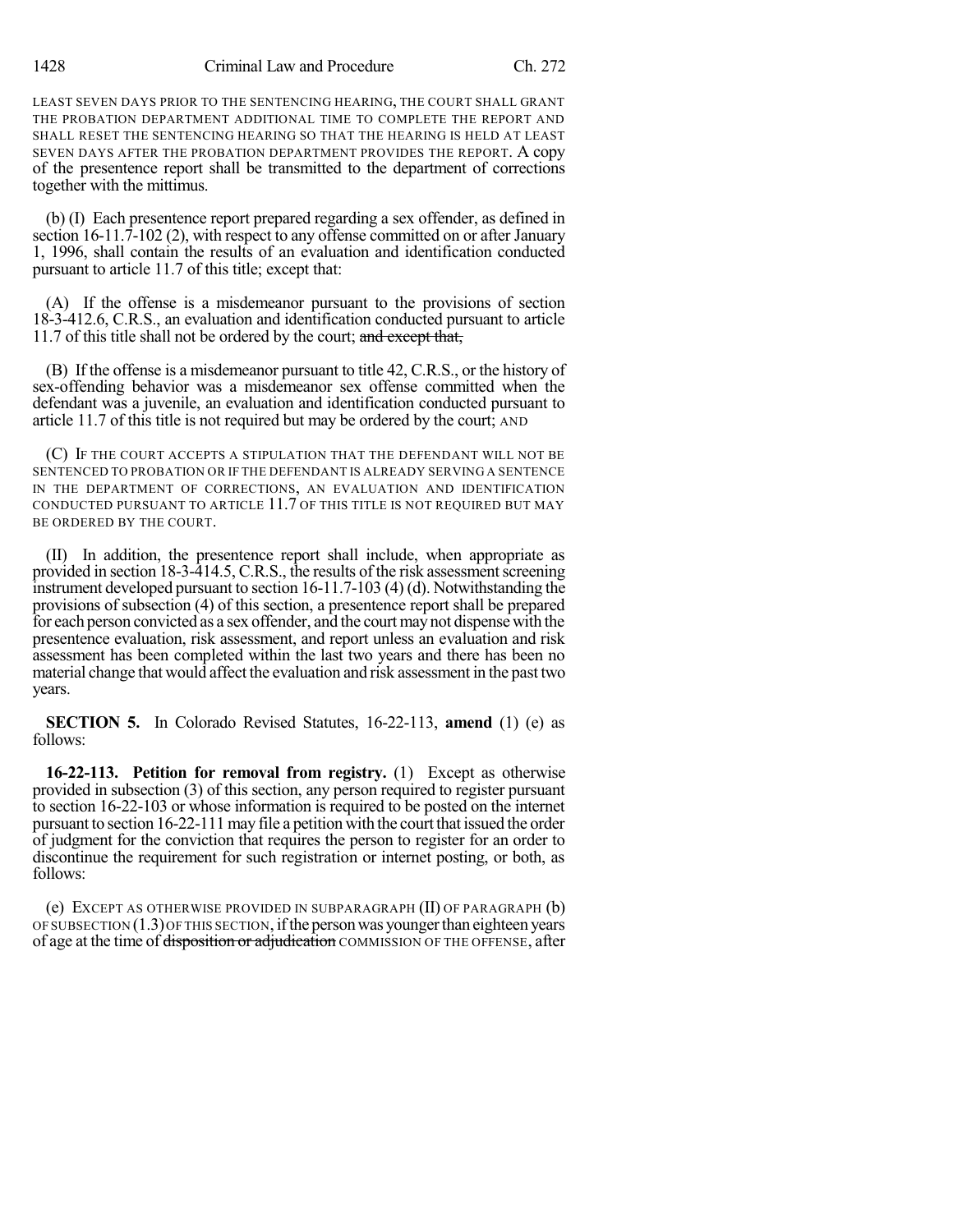the successful completion of and discharge from the A JUVENILE sentence OR DISPOSITION, AND if the person prior to such time has not been subsequently convicted of OR HAS A PENDING PROSECUTION FOR unlawful sexual behavior or of FOR any other offense, the underlying factual basis of which involved unlawful sexual behavior and the court did not issue an order either continuing the duty to register or discontinuing the duty to register pursuant to paragraph (b) of subsection  $(1.3)$  of this section. Any person petitioning pursuant to this paragraph  $(e)$  may also petition for an order removing his or her name from the sex offender registry. In determining whether to grant the order, the court shall consider whether the person is likely to commit a subsequent offense of or involving unlawful sexual behavior. The court shall base its determination on recommendations from the person's probation or community parole officer, the person's treatment provider, and the prosecuting attorney for the jurisdiction in which the person was tried and on the recommendations included in the person's presentence investigation report. In addition, the court shall consider any written or oral testimony submitted by the victim of the offense for which the petitioner was required to register. Notwithstanding the provisions of this subsection  $(1)$ , a juvenile who files a petition pursuant to this section may file the petition with the court to which venue is transferred pursuant to section 19-2-105, C.R.S., if any.

**SECTION 6.** In Colorado Revised Statutes, 17-22.5-403.5, **amend** (1) introductory portion as follows:

**17-22.5-403.5. Special needs parole.** (1) Notwithstanding any provision oflaw to the contrary, a special needs offender, as defined in section  $17-2-102$  (7.5) (a) 17-1-102 (7.5) (a), may be eligible for parole prior to or after the offender's parole eligibility date pursuant to this section if:

**SECTION 7.** In Colorado Revised Statutes, 18-1.3-602, **amend** (4)(a)(VI); and **add** (3) (d) as follows:

**18-1.3-602. Definitions.** As used in this part 6, unless the context otherwise requires:

(3) (d) "RESTITUTION" SHALL ALSO INCLUDE COSTS INCURRED BY A GOVERNMENTAL AGENCY OR INSURER THAT PROVIDES MEDICAL BENEFITS, HEALTH BENEFITS, OR NONMEDICAL SUPPORT SERVICES DIRECTLY RELATED TO A MEDICAL OR HEALTH CONDITION TO A VICTIM FOR LOSSES OR INJURIES PROXIMATELY CAUSED BY AN OFFENDER'S CONDUCT, INCLUDING BUT NOT LIMITED TO COSTS INCURRED BY MEDICAID AND OTHER CARE PROGRAMS FOR INDIGENT PERSONS.

(4) (a) "Victim" means any person aggrieved by the conduct of an offender and includes but is not limited to the following:

(VI) Any person who had to expend resources for the purposes described in subparagraph  $(1)$  of paragraph  $(2)$  PARAGRAPHS (b), (c), AND (d) of subsection (3) of this section.

**SECTION 8.** In Colorado Revised Statutes, 18-4-202, **amend** (1) as follows:

**18-4-202. First degree burglary.** (1) A person commitsfirst degree burglary if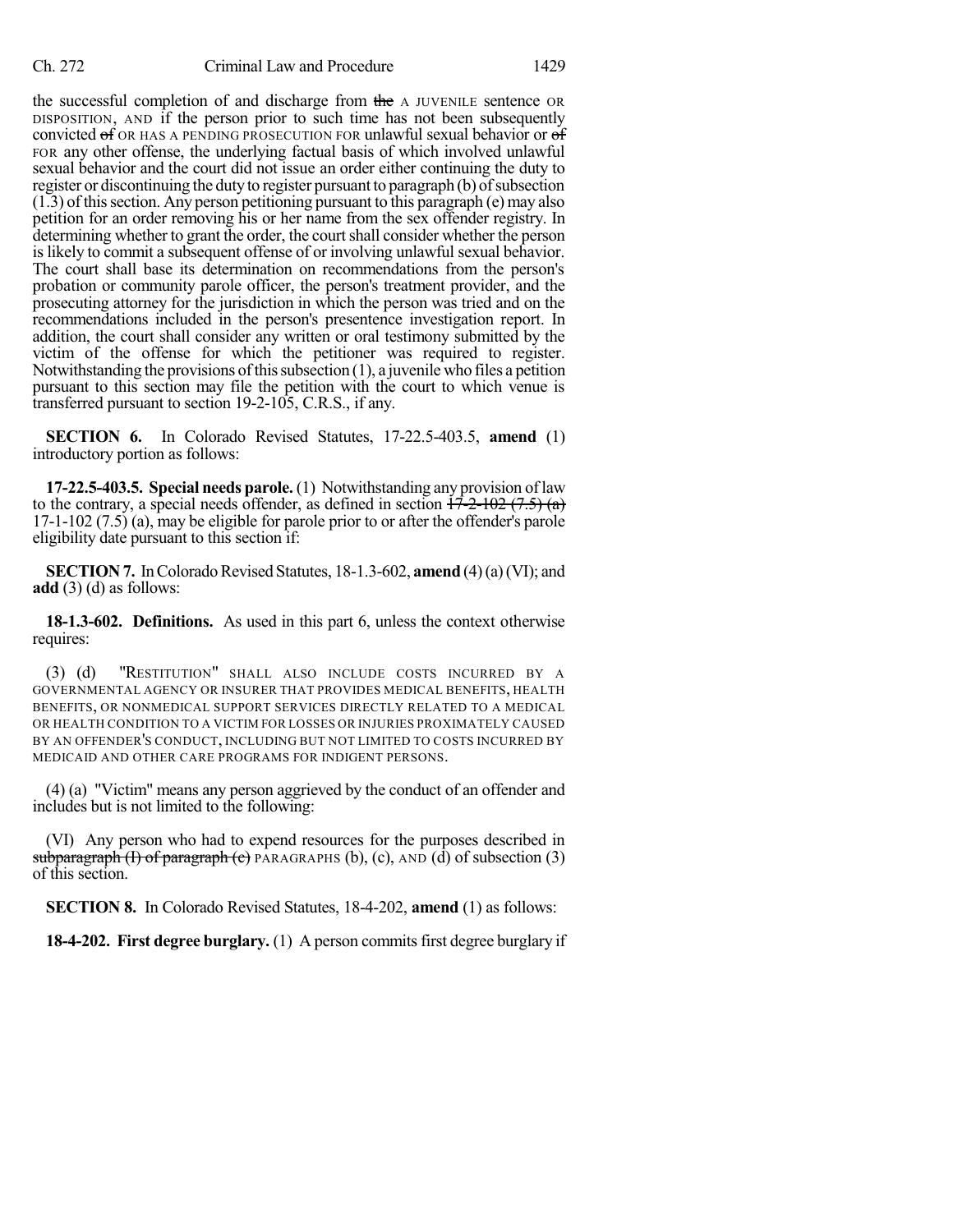the person knowingly enters unlawfully, or remains unlawfully after a lawful or unlawful entry, in a building or occupied structure with intent to commit therein a crime, other than trespass as defined in this article, against another person or property, and if in effecting entry or while in the building or occupied structure or in immediate flight therefrom, the person or another participant in the crime assaults or menaces any person, or the person or another participant is armed with explosives, or THE PERSON OR ANOTHER PARTICIPANT USES A DEADLY WEAPON OR POSSESSES AND THREATENS THE USE OF a deadly weapon.

**SECTION 9.** In Colorado Revised Statutes, 18-8-208, **amend** (9); **add** (4.5); and **repeal** (10) as follows:

**18-8-208. Escapes.** (4.5) APERSON COMMITS A CLASS 3 MISDEMEANOR IF HE OR SHE HAS BEEN COMMITTED TO THE DIVISION OF YOUTH CORRECTIONS IN THE DEPARTMENT OF HUMAN SERVICES FOR A DELINQUENT ACT, IS OVER 18 YEARS OF AGE,AND ESCAPES FROM A STAFF SECURE FACILITY AS DEFINED IN SECTION 19-1-103 (101.5), C.R.S., OTHER THAN A STATE-OPERATED LOCKED FACILITY.

(9) The minimum sentences provided by sections 18-1.3-401, 18-1.3-501, and 18-1.3-503, respectively, for violation of the provisions of this section shall be mandatory, and the court shall not grant probation or a suspended sentence, in whole or in part; except that the court may grant a suspended sentence if the court is sentencing a person to the youthful offender system pursuant to section 18-1.3-407. THE PROVISIONS OF THIS SUBSECTION (9) DO NOT APPLY TO SUBSECTION (4.5) OF THIS SECTION.

(10) Any person held in a staff secure facility, as defined in section 19-1-103  $(101.5)$ , C.R.S., shall be deemed to be in custody or confinement for purposes of this section.

**SECTION 10.** In Colorado Revised Statutes, **amend** 18-8-210.1 as follows:

**18-8-210.1. Persons in custody or confinement - juvenile offenders.** For the purposes of this part 2, any reference to custody, confinement, charged with, held for, convicted of, a felony, misdemeanor, or petty offense shall be deemed to include a juvenile who is detained OR COMMITTED for the commission of an act which would constitute such a felony, misdemeanor, or petty offense if committed by an adult or who is the subject of a petition filed pursuant to article 2 of title 19, C.R.S., alleging the commission of such a delinquent act or a juvenile who has been adjudicated a juvenile delinquent as provided for in article 2 of title 19, C.R.S., for an act which would constitute a felony, misdemeanor, or petty offense if committed by an adult.

**SECTION 11.** In Colorado Revised Statutes, 19-2-508, **amend** (4) (f) as follows:

**19-2-508. Detention and shelter - hearing - time limits - findings - review confinement with adult offenders - restrictions.** (4) (f) Any person who is eighteen years of age or older who is being detained for a delinquent act or criminal charge over which the juvenile court hasjurisdiction, OR FOR WHICH CHARGES ARE PENDING IN DISTRICT COURT PURSUANT TO A DIRECT FILING OR TRANSFER IF THE PERSON HAS NOT ALREADY BEEN TRANSFERRED TO THE COUNTY JAIL PURSUANT TO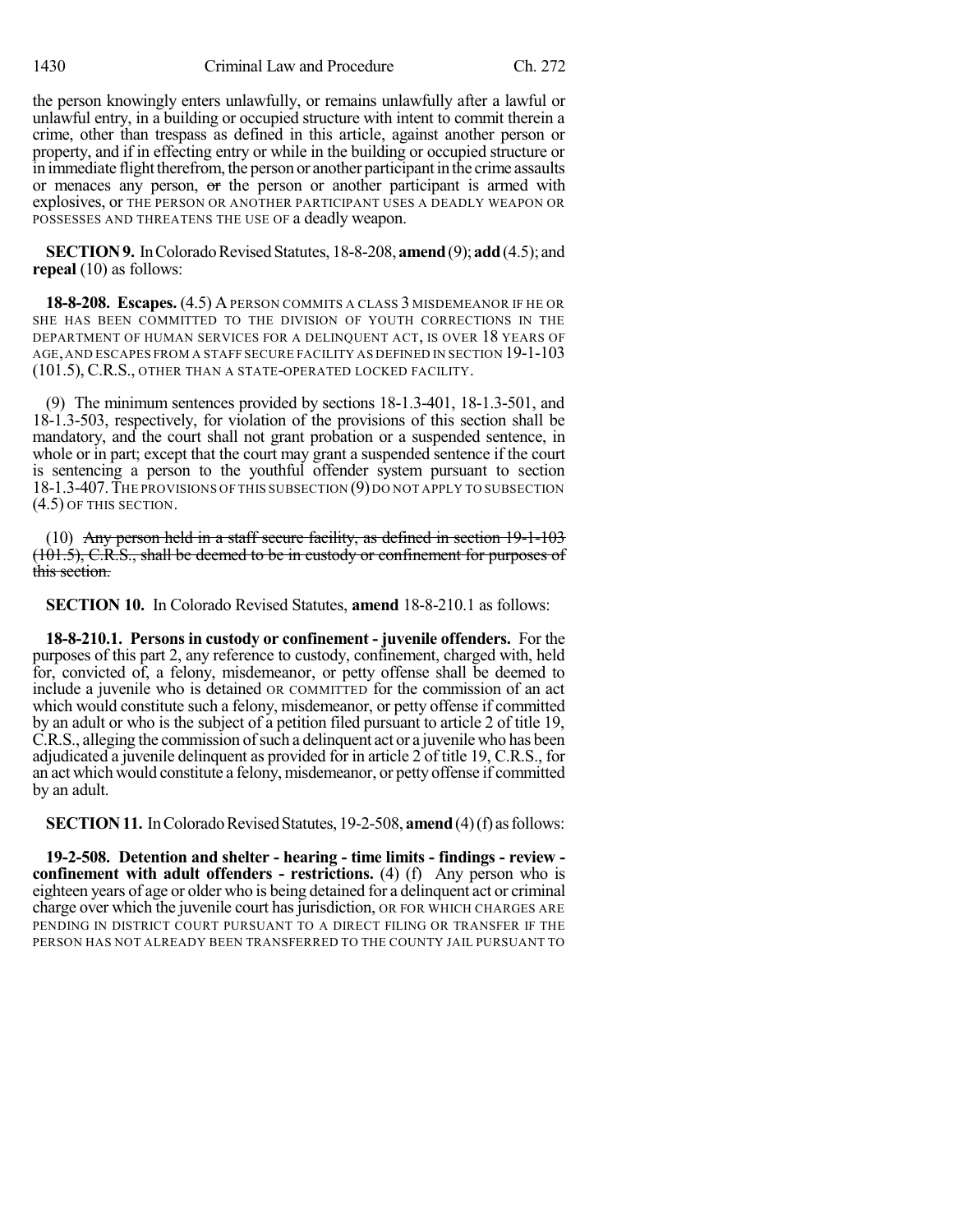THE PROVISIONS OF SUBPARAGRAPH  $(IV)$  OF PARAGRAPH  $(c)$  OF SUBSECTION  $(3)$  OF THIS SECTION, shall be detained in the county jail in the same manner as if such person is charged as an adult.

**SECTION 12.** In Colorado Revised Statutes, 19-2-601, **amend** (5) (a) (I) (D) and (6) (b) as follows:

**19-2-601. Aggravated juvenile offender.** (5) (a) (I) Upon adjudication as an aggravated juvenile offender:

(D) When the petition alleges the offense of murder in the first degree or murder in the second degree, OR SEXUAL ASSAULT UNDER SECTION 18-3-402 (3.5) OR 18-3-402 (4),C.R.S., and the juvenile is adjudicated a delinquent for either murder in the first degree or murder in the second degree, then the court may sentence the juvenile consecutively or concurrently for any crime of violence as described in section 18-1.3-406, C.R.S., or aggravated juvenile offender petition arising from that petition OR FOR A DELINQUENT ACT CONTAINED IN THE PETITION FOR WHICH THE JUVENILE IS AN AGGRAVATED JUVENILE OFFENDER.

(6) (b) Parole supervision of a juvenile who has been transferred to the department of corrections is governed by the provisions for adult felony offenders in titles 16, 17, and 18, C.R.S., as if the juvenile had been sentenced as an adult felony offender; except that, if the juvenile was adjudicated and sentenced for murder in the first degree A CLASS 1 FELONY, then the juvenile shall serve a ten-year period of mandatory parole after completion of his or her sentence.

**SECTION 13.** In Colorado Revised Statutes, 19-2-709, **add** (3.5) as follows:

**19-2-709. Deferral of adjudication.** (3.5) APPLICATION FOR ENTRY OF ADJUDICATION AND IMPOSITION OF SENTENCE MAY BE MADE BY THE DISTRICT ATTORNEY OR A PROBATION OFFICER AT ANY TIME WITHIN THE TERM OF THE DEFERRED ADJUDICATION OR WITHIN THIRTY-FIVE DAYS THEREAFTER.

**SECTION 14.** In Colorado Revised Statutes, 20-1-201, **amend** (1) (b) and (1) (c) as follows:

**20-1-201. Deputies- chief deputies-staff.** (1)(b) The district attorney in every judicial district that is composed in part of a county or counties of less than twenty-five thousand population may IS AUTHORIZED TO appoint with the approval of the board of county commissioners of such county or counties one or more part-time deputies to fulfill the duties of the district attorney. which may arise in such county or counties. Such THE part-time deputies shall be entitled to receive as compensation for services rendered a sum as provided in section 20-1-203. Such THE part-time deputies DEPUTY may engage in the private practice of law; EXCEPT THAT HE OR SHE MAY NOT ENGAGE IN THE PRACTICE OF CRIMINAL DEFENSE IN THE SAME JUDICIAL DISTRICT AS THE DISTRICT ATTORNEY'S OFFICE WHERE HE OR SHE IS EMPLOYED.

(c) The district attorney in every judicial district is authorized to appoint such special deputy district attorneys as he deems necessary to properly discharge the duties of his office, and such special deputies shall hold their offices during the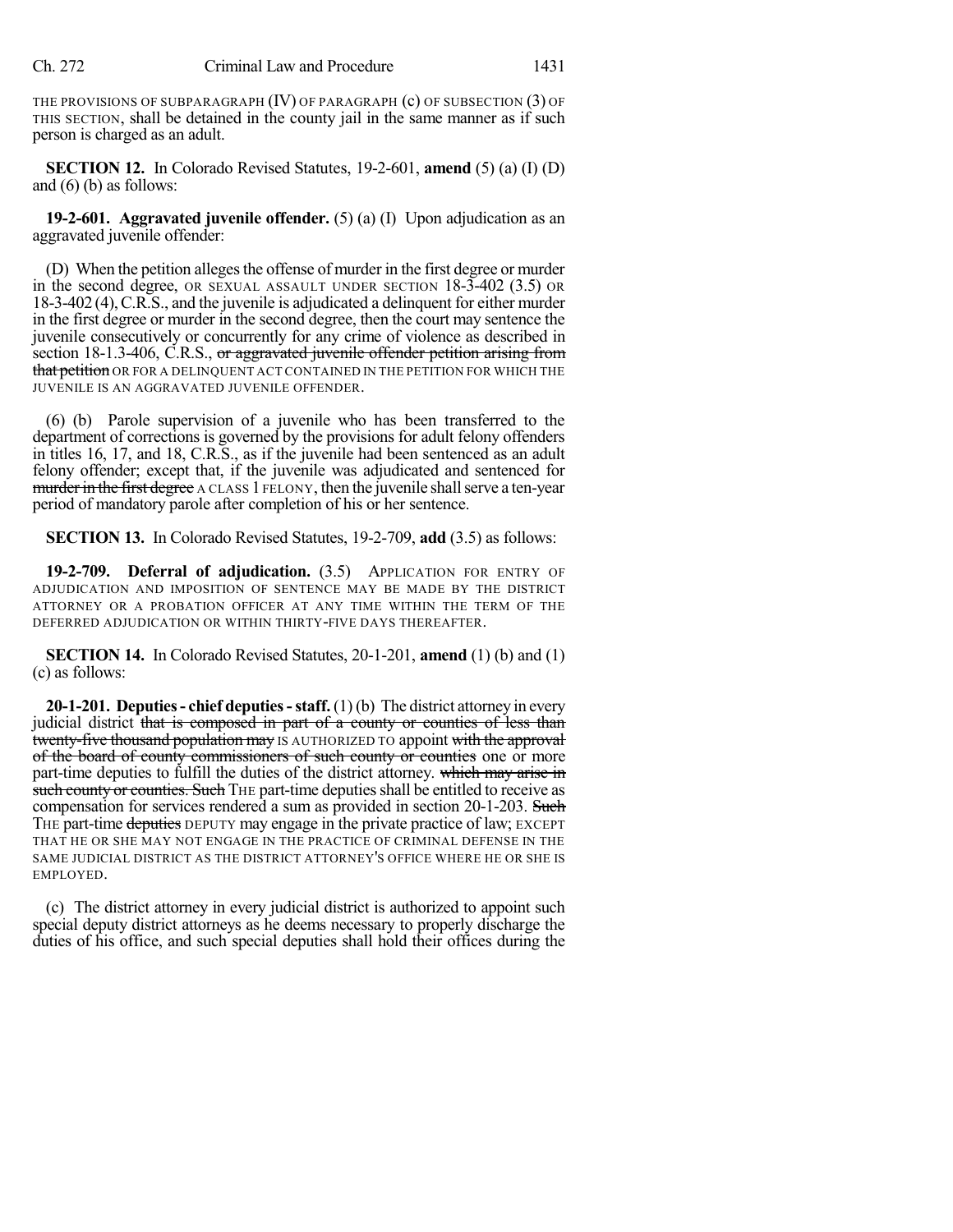pleasure of such district attorney. Such special deputies shall receive no compensation for their services from the county or counties of the judicial district; except that such special deputies may be reimbursed their ordinary and necessary expenses, including travel. Such special deputies shall only be appointed from among those persons holding office as attorney general, deputy attorney general, assistant attorney general, or special assistant attorney general of the state of Colorado, or as district attorney, assistant district attorney, chief deputy district attorney, or deputy district attorney of another judicial district, or as United States attorney or assistant United States attorney for the district of Colorado, or as city attorney or assistant city attorney of a city and county in thisstate, OR AN ATTORNEY EMPLOYED BY THE COLORADO DISTRICT ATTORNEYS' COUNCIL AND ACTIVELY LICENSED TO PRACTICE LAW IN THE STATE OF COLORADO.

**SECTION 15.** In Colorado Revised Statutes, **amend** 20-1-203 as follows:

**20-1-203. Compensation of deputy, chief deputy, and assistant district attorneys.** Compensation for all deputy, chief deputy, part-time deputy, assistant, and part-time assistant district attorneys shall be fixed by the district attorney with the approval of the board of county commissioners or boards of county commissioners of multicounty districts or the city council of a city and county affected, and each county comprising such judicial district shall pay such deputies, chief deputies, assistants, and part-time assistants salaries in the proportion which the population of such county bears to the whole population of such judicial district. except that part-time deputies shall be paid by the county or counties they serve.

**SECTION 16.** In Colorado Revised Statutes, 24-72-308, **amend** (1)(b)(II); and **add** (4) as follows:

**24-72-308. Sealing of arrest and criminal records other than convictions.**  $(1)$  (b)  $(II)$  (A) Upon the filing of a petition, the court shall review the petition and determine whether there are grounds under this section to proceed to a hearing on the petition. If the court determines that the petition on its face is insufficient or if the court determines that, after taking judicial notice of matters outside the petition, the petitioner is not entitled to relief under this section, the court shall enter an order denying the petition and mail a copy of the order to the petitioner. The court's order shall specify the reasons for the denial of the petition. If THE PETITION PERTAINS TO A DISMISSAL THAT IS NOT THE RESULT OF A COMPLETION OF A DEFERRED DISPOSITION OR A MULTI-CASE DISPOSITION, THE COURT SHALL ORDER A RECORD SEALED IF THE PETITION IS SUFFICIENT ON ITS FACE.

(B) If the court determines that the petition is sufficient on its face and that no other grounds exist at that time for the court to deny the petition under this section, the court shall set a date for a hearing and the petitioner shall notify the prosecuting attorney by certified mail, the arresting agency, and any other person or agency identified by the petitioner. IF THE PETITION PERTAINS TO A DISMISSAL THAT IS NOT THE RESULT OF A COMPLETION OF A DEFERRED DISPOSITION OR A MULTI-CASE DISPOSITION, THE COURT SHALL ORDER A RECORD SEALED IF THE PETITION IS SUFFICIENT ON ITS FACE.

(4) APERSON MAY FILE A PETITION WITH THE COURT FOR SEALING OF EACH CASE ONCE EVERY TWELVE-MONTH PERIOD.